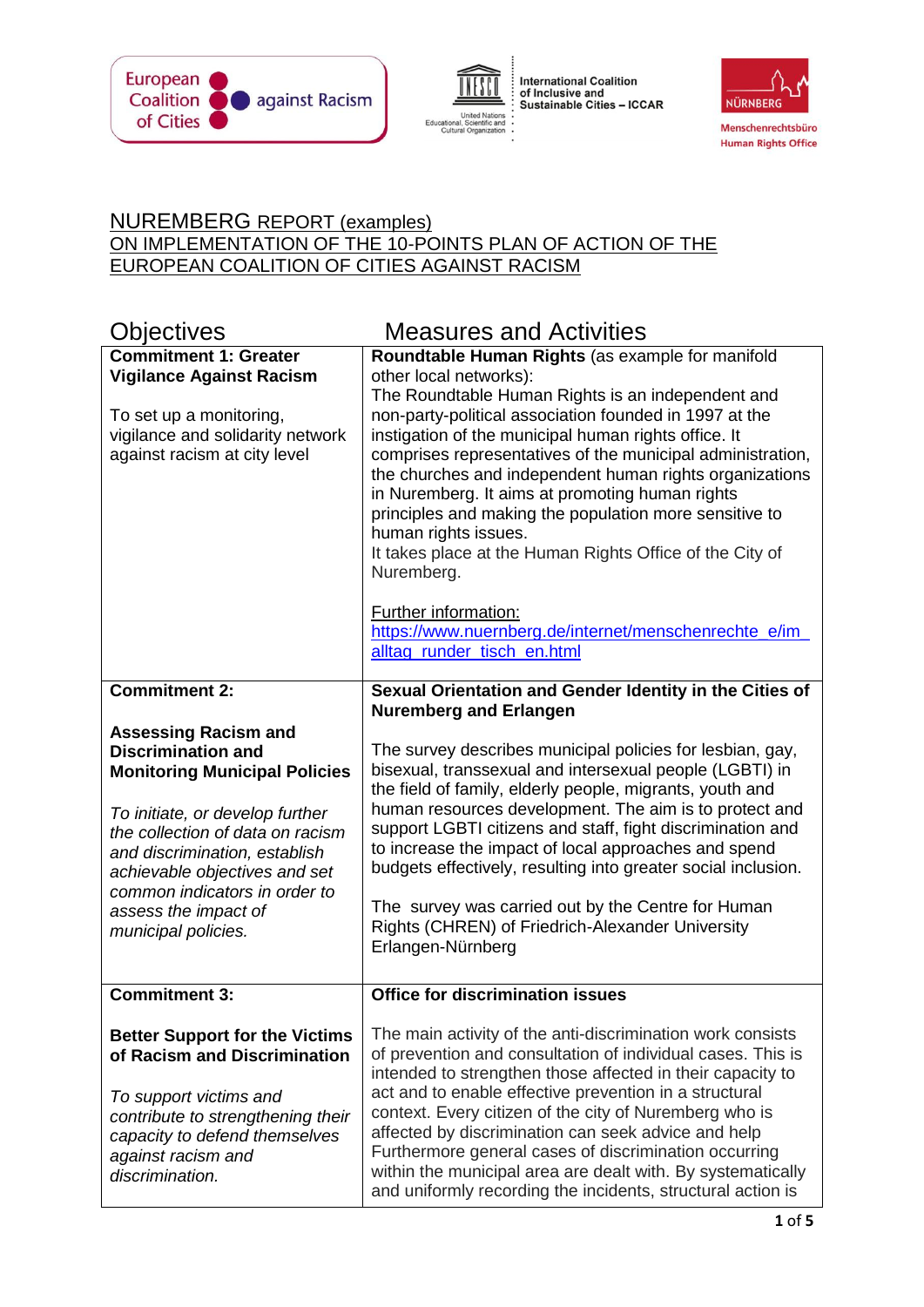



 $\ddot{\phantom{a}}$ 

International Coalition<br>of Inclusive and<br>Sustainable Cities – ICCAR



|                                                                                                                                                                                                                                                                                                                                                                                   | made possible.<br>That's why the office has been established at the human<br>rights office in Nuremberg in 2012.<br>Further information:<br>https://www.nuernberg.de/imperia/md/menschenrechte/do<br>kumente/antidiskriminierung/sachstand antidiskriminierun<br>gsbeauftragter.pdf (report 2011-2016, German)<br>https://www.nuernberg.de/internet/menschenrechte_e/ber<br>atung_en.html<br>(general information, English)                                                                                                                                                                                                                                                                            |
|-----------------------------------------------------------------------------------------------------------------------------------------------------------------------------------------------------------------------------------------------------------------------------------------------------------------------------------------------------------------------------------|--------------------------------------------------------------------------------------------------------------------------------------------------------------------------------------------------------------------------------------------------------------------------------------------------------------------------------------------------------------------------------------------------------------------------------------------------------------------------------------------------------------------------------------------------------------------------------------------------------------------------------------------------------------------------------------------------------|
| <b>Commitment 4:</b>                                                                                                                                                                                                                                                                                                                                                              | <b>Program for Integration in Nuremberg</b>                                                                                                                                                                                                                                                                                                                                                                                                                                                                                                                                                                                                                                                            |
| <b>More Participation and Better</b><br><b>Informed City Dwellers</b><br>To ensure better information for<br>city dwellers on their rights and<br>obligations, on protection and<br>legal options and on the<br>penalties for racist acts or<br>behaviour, by using a<br>participatory approach, notably<br>through consultations with<br>service users and service<br>providers. | With the program for integration the city of Nuremberg<br>pursues the objective of equal participation in services,<br>offers and social resources for all citizens since 2004.<br>A special coordinating group is working on programs for<br>further developments and a better coordination.<br>The "Nuremberg Integration Plan" describes the<br>integration of migrants into the active process, as well as<br>planning and implementing measures for an intercultural<br>orientation. The cultural diversity represents a positive<br>development potential for the future of the city.<br>It also fits to the commitment 6 "The City As An Equal<br>Opportunities Employer and Service Provider". |
|                                                                                                                                                                                                                                                                                                                                                                                   | Further information:<br>https://www.nuernberg.de/imperia/md/integration/dokume<br>nte/integration/nationaler_integrationsplan.pdf<br>https://www.nuernberg.de/internet/integration/integrations                                                                                                                                                                                                                                                                                                                                                                                                                                                                                                        |
|                                                                                                                                                                                                                                                                                                                                                                                   | programm.html#25                                                                                                                                                                                                                                                                                                                                                                                                                                                                                                                                                                                                                                                                                       |
| <b>Commitment 5:</b><br>The City as an Active<br><b>Supporter of Equal</b><br><b>Opportunity Practices</b>                                                                                                                                                                                                                                                                        | Nuremberg Award for Company Culture without<br><b>Discrimination</b><br>The City of Nuremberg presents the "Nuremberg Award<br>for Company Culture without Discrimination" every two                                                                                                                                                                                                                                                                                                                                                                                                                                                                                                                   |
| To facilitate equal opportunities<br>employment practices and<br>support for diversity in the<br>labour market through<br>exercising the existing<br>discretionary powers of the city<br>authority.                                                                                                                                                                               | years, starting with the first award in 2010. The award is<br>intended to honor local companies which are committed to<br>the protection of dignity and rights of their employees and<br>to support the City in its activities against racism and<br>discrimination, beyond the scope stipulated by legal<br>norms.<br><b>Further information:</b><br>https://www.nuernberg.de/internet/menschenrechte_e/in_<br>der wirtschaft unternehmenspreis en.html                                                                                                                                                                                                                                               |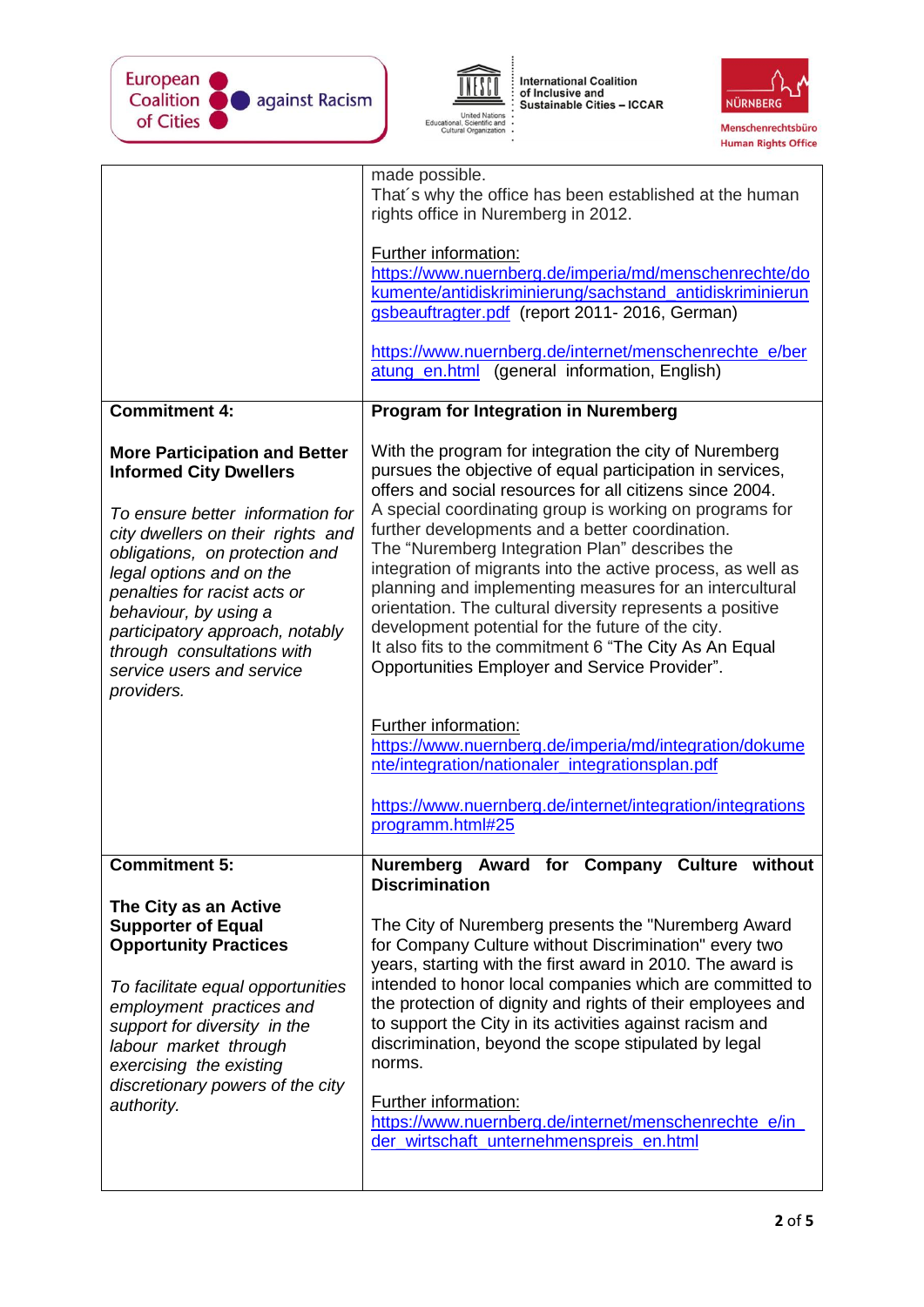

International Coalition<br>of Inclusive and<br>Sustainable Cities – ICCAR United Nations<br>Educational, Scientific and<br>Cultural Organization  $\ddot{\phantom{a}}$ 



| <b>Commitment 6:</b>                                                                                                                                                                                                                                                                                                          | <b>Implementation and updating of the First Equality</b><br><b>Action Plan of the City of Nuremberg</b>                                                                                                                                                                                                                                                                                                                                                                                                                                                                                                                                                                |
|-------------------------------------------------------------------------------------------------------------------------------------------------------------------------------------------------------------------------------------------------------------------------------------------------------------------------------|------------------------------------------------------------------------------------------------------------------------------------------------------------------------------------------------------------------------------------------------------------------------------------------------------------------------------------------------------------------------------------------------------------------------------------------------------------------------------------------------------------------------------------------------------------------------------------------------------------------------------------------------------------------------|
| The City as an Equal<br><b>Opportunities Employer and</b><br><b>Service Provider</b><br>The city commits itself to be an<br>equal opportunities employer<br>and equitable service provider,<br>and to engage in monitoring,<br>training and development to<br>achieve this objective.                                         | The Gender Equality Action Plan is prepared and<br>supported by the women's representatives and the<br>Gender Mainstreaming coordination group. It has been<br>signed in 2010.<br>The plan consists of four fields of action: the city as a<br>gender-appropriate employer as well as the gender-<br>friendly city society. Furthermore the gender-appropriate<br>health and the gender-appropriate education and culture.<br><b>Further information:</b><br>https://www.nuernberg.de/imperia/md/frauenbeauftragte/d<br>okumente/internet/gender_mainstreaming/gap_web.pdf                                                                                             |
| <b>Commitment 7:</b>                                                                                                                                                                                                                                                                                                          | Anti-Discrimination stipulation and code of conduct<br>for the real estate sector                                                                                                                                                                                                                                                                                                                                                                                                                                                                                                                                                                                      |
| <b>Fair Access to Housing</b><br>To take active steps to<br>strengthen policies against<br>housing discrimination within<br>the city.                                                                                                                                                                                         | With an anti-discrimination stipulation, the City of<br>Nuremberg ensures nobody may be denied the access to<br>a restaurant, pub, discotheque or fitness studio because<br>of his/her ethnic origin or other discriminatory reasons.<br>Since 2010, the catering license includes a passage<br>regarding this. A separate code of conduct exists for the<br>real estate sector.<br>Further information:<br>https://www.nuernberg.de/internet/menschenrechte_e/in_<br>der_wirtschaft_wohnen_en.html                                                                                                                                                                    |
| <b>Commitment 8:</b>                                                                                                                                                                                                                                                                                                          | Human rights education in schools, city<br>administration, health and elderly care                                                                                                                                                                                                                                                                                                                                                                                                                                                                                                                                                                                     |
| <b>Challenging Racism and</b><br><b>Discrimination Through</b><br><b>Education</b><br>To strengthen measures<br>against discrimination in access<br>to, and enjoyment of, all forms<br>of education; and to promote<br>the provision of education in<br>mutual tolerance and<br>understanding, and intercultural<br>dialogue. | To raise awareness for human rights topics a wide range<br>of seminars, workshops and events are offered throughout<br>the year. They concern human rights, discrimination and<br>history-education as the Nazi period or the Nuremberg<br>Trials. Furthermore, walks around the various memorials<br>of the city are offered as well as special events held on<br>commemorative days.<br>There are some special courses, which exist for school<br>classes, new employees of the city administration,<br>employees in health and elderly care.<br><b>Further information:</b><br>https://www.nuernberg.de/internet/menschenrechte_e/me<br>nschenrechtsbildung_en.html |
|                                                                                                                                                                                                                                                                                                                               |                                                                                                                                                                                                                                                                                                                                                                                                                                                                                                                                                                                                                                                                        |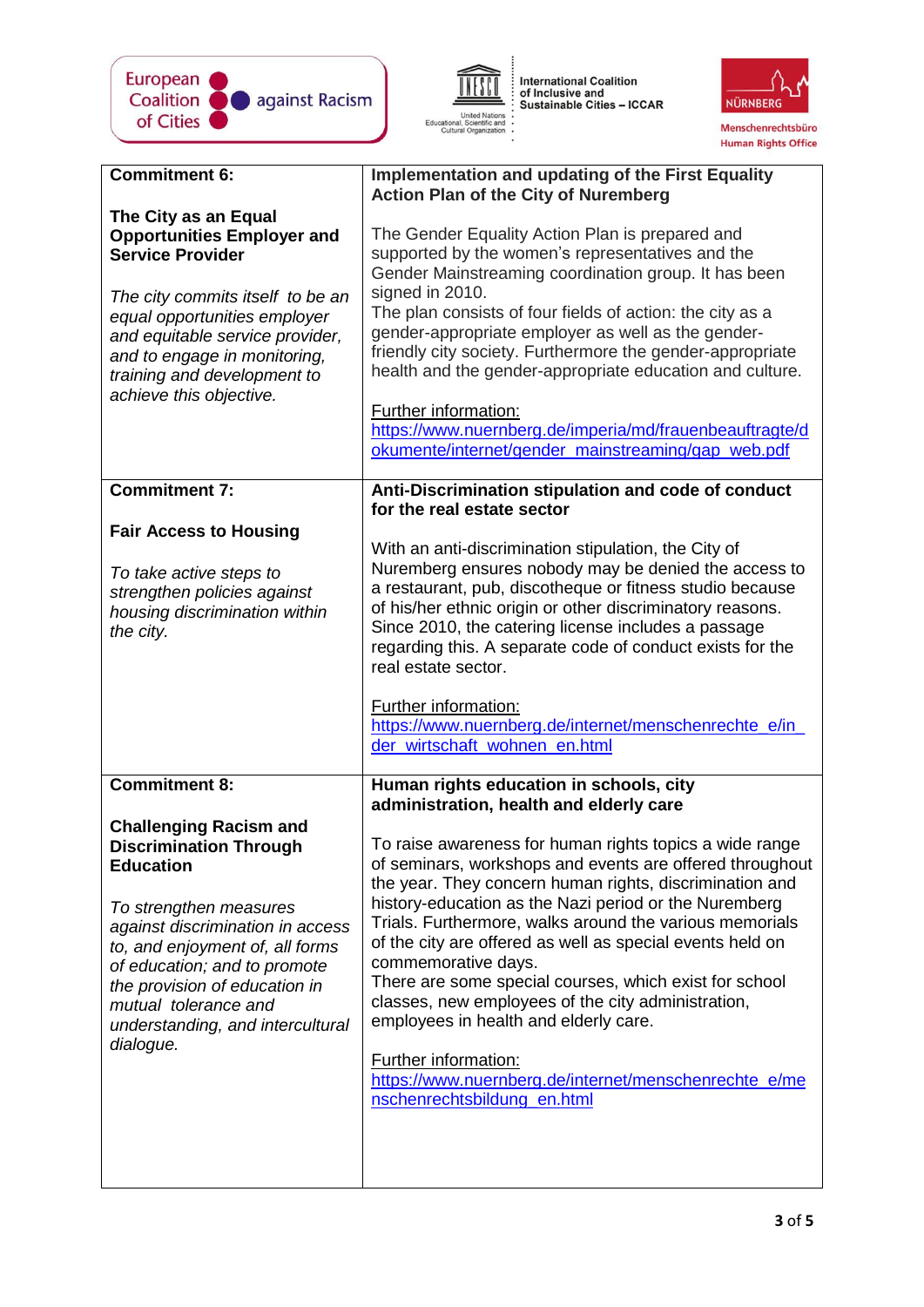



International Coalition<br>of Inclusive and<br>Sustainable Cities – ICCAR



| <b>Commitment 9:</b>                                                                                                                                                                                                                                                         | Local partnership for democracy as part of the federal<br>program "living democracy!" / Demokratie leben!                                                                                                                                                                                                                                                                                                                                                                                                                                                                                                                                                                   |
|------------------------------------------------------------------------------------------------------------------------------------------------------------------------------------------------------------------------------------------------------------------------------|-----------------------------------------------------------------------------------------------------------------------------------------------------------------------------------------------------------------------------------------------------------------------------------------------------------------------------------------------------------------------------------------------------------------------------------------------------------------------------------------------------------------------------------------------------------------------------------------------------------------------------------------------------------------------------|
| <b>Promoting Cultural Diversity</b>                                                                                                                                                                                                                                          |                                                                                                                                                                                                                                                                                                                                                                                                                                                                                                                                                                                                                                                                             |
| To ensure fair representation<br>and promotion for the diverse<br>range of cultural expression and<br>heritage of city dwellers in the<br>cultural programs,<br>collective memory and public<br>space of the city authority and<br>promote interculturality in city<br>life. | Since 2015 the federal program encourages political<br>entities in Germany to build up regional and structural<br>alliances. These alliances consist of responsible people<br>from politics, administration and civil society. Local<br>strategies and problems are used to develop common<br>policies. The partnership for democracy in Nuremberg has<br>three objectives on its agenda: Anti-discrimination work;<br>Human rights education and work against right-wing<br>extremism.<br>To set up a monitoring, vigilance and solidarity network<br>against racism at city level. This could also fit to the first<br>commitment "greater Vigilance Against Racism" too. |
|                                                                                                                                                                                                                                                                              | Persons in charge:<br>Sophia Brostean-Kaiser<br>Kreisjugendring Nürnberg-Stadt / DoKuPäd<br>Dutzendteichstr. 24<br>90478 Nürnberg                                                                                                                                                                                                                                                                                                                                                                                                                                                                                                                                           |
|                                                                                                                                                                                                                                                                              | <b>Martina Mittenhuber</b><br>Menschenrechtsbüro Stadt Nürnberg<br>Hans-Sachs-Platz 2<br>90403 Nürnberg                                                                                                                                                                                                                                                                                                                                                                                                                                                                                                                                                                     |
|                                                                                                                                                                                                                                                                              | <b>Further information:</b><br>https://www.nuernberg.de/internet/toleranz/aktionsplan.ht<br>ml                                                                                                                                                                                                                                                                                                                                                                                                                                                                                                                                                                              |
| <b>Commitment 10:</b>                                                                                                                                                                                                                                                        | <b>Coordination Centre for Community Mediation in</b><br><b>Nuremberg</b>                                                                                                                                                                                                                                                                                                                                                                                                                                                                                                                                                                                                   |
| <b>Hate Crimes and Conflicts</b><br><b>Management</b><br>To support or establish<br>mechanisms for dealing with<br>hate crimes and<br>conflict management.                                                                                                                   | Mediation talks often arise from counselling situations in<br>cases of discrimination, but also in situations where no<br>discrimination took part. These situations can also result<br>from an intercultural conflict, through threats or violence.<br>The aim of mediation is to settle the conflict out of court in<br>a common discussion led by both parties and in the best<br>way, a solution from and for both parties is found.<br>The whole group of mediators is proficient in 24<br>languages.                                                                                                                                                                  |
|                                                                                                                                                                                                                                                                              | <b>Further information:</b><br>https://www.nuernberg.de/imperia/md/menschenrechte/do<br>kumente/antidiskriminierung/sachstand antidiskriminierun<br>gsbeauftragter.pdf                                                                                                                                                                                                                                                                                                                                                                                                                                                                                                      |
|                                                                                                                                                                                                                                                                              | Threat management of the City of Nuremberg                                                                                                                                                                                                                                                                                                                                                                                                                                                                                                                                                                                                                                  |
|                                                                                                                                                                                                                                                                              | The core of this project is to educate people who are able<br>to estimate the threatening situation. These people are                                                                                                                                                                                                                                                                                                                                                                                                                                                                                                                                                       |